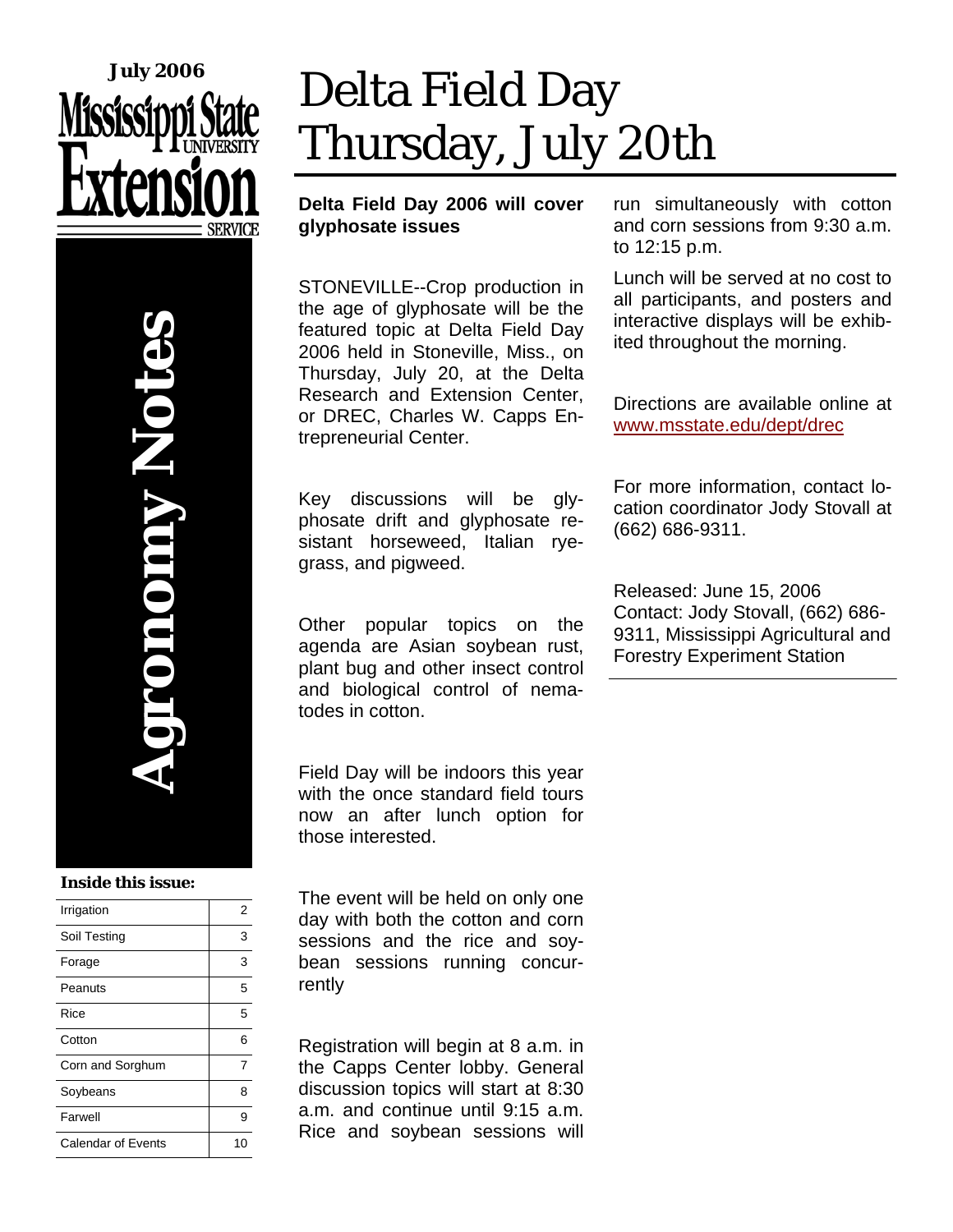## Irrigation By Mr. Jim Thomas

### **Irrigation Time**

 **Cotton:** Irrigation has started much earlier this year than I have ever seen, especially on cotton. Most areas are dry and continue to stay dry, however rain has relieved some stress in the North Delta. There have been some reports of yellowed cotton especially on the clay soils that were irrigated. This is probably due to taking the plant from an extremely dry condition to a saturated condition in a day or two. The cotton should come out of this in a few warm sunny days, however this does not mean that one should be afraid of irrigation. The circumstances under which it was irrigated dictated the problem; after that initial shock to the plant, the cotton should grow off well and good soil moisture should be maintained through the end of the season, either with supplemental water (irrigation) or rainfall (should there be some). There seem to be some drier that normal fronts moving through the area this year also; this will drive water use for all crops up because they will be able to transpire more and it will evaporate easier. Once irrigation has started it should be continued in a timely manner to keep moisture levels high enough so the plant does not go back in to stress because of drought conditions.

**Soybean:** Most of the soybeans have been irrigated once if not multiple times due to the dry hot weather. The best practice at this time is to keep the plants in a good moist environment. The big swings from wet to very dry are what seem to cause the worst damage to soybeans, and in all reality to any crop we have under irrigation. Soybean roots do not go as deep as cotton, and on the clay soils probably are not much deeper than 24 inches, thus keeping a good profile may dictate frequent returns with furrow or flood systems. Depending on the weather and the dew points (humidity) the canopied beans should be irrigated on an 8-12 day cycle. The higher the dew points or humidity, the longer an irrigation will last, the lower they are and the drier the air with elevated temperatures the shorter the return cycle will need to be. Soybeans will need to be irrigated (depending on temperature and maturity time) through physiological maturity, thus one irrigation, past the beans touching in the pods at the fourth down from the terminal.

**Corn:** Various stages of corn are around, most are past roasting ear and some may be beginning to dent. Water use should be going down slightly at this time since most kernels are filled and in the conversion process to mature the kernels on the ear. Because of the high temperature we mature corn in, we do not see the

dramatic drop in water use that is observed in some other corn areas. Our maturity is during our peak temperatures, not as they are starting to drop off late summer or early fall. Corn should be irrigated to the point that there is adequate moisture in the profile at black layer, or physiological maturity.

**General:** When looking at subsoil moisture in crops, look at the drip line of the plant. For smaller plants check soil moisture on the edge of the beds. As plants begin to canopy or approach canopy, look in the row middles that is where the feeder roots are. Under pivots typically check the middles or edges of the bed, there will be very little moisture retained on top of the beds. Also, under pivots look at moisture levels under the outer towers that is where the most acres are and where the water goes on the fastest and runs off the most. Keeping plants in a good moisture environment once irrigation starts will be a much more rewarding experience that running a crop through cycles or wet and dry (stress to saturation). Keep in mind, water use for a canopied crop will be 0.20 inches per day on higher humidity days, to 0.30+ on low humidity days.

 If you have questions or concerns feel free to contact me at any time.

**Contact Information: (662) 325-3103, Office (662) 418-5315, Cell**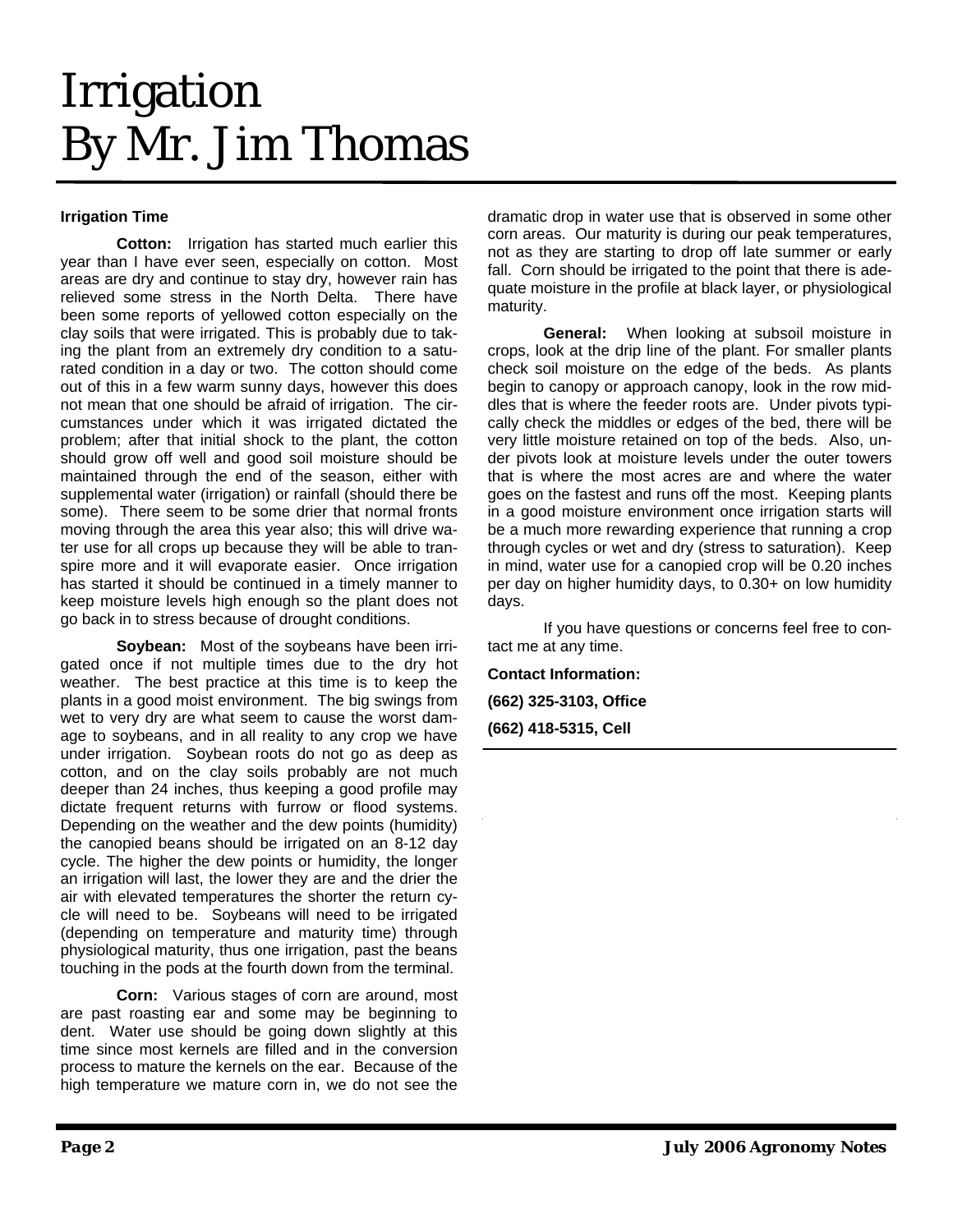# Soil Testing By Dr. Keith Crouse

 As fertility problems begin showing up in fields, we need to be encourage growers to take soil samples this fall to address them. MSU-ES Soil Testing Laboratory analyzed many fertility related problem soil samples within the past few months. These problems could have been avoided by sampling the field prior to planting. A low soil pH is still the major fertility problem. For most crops, lime should be incorporated into the top 5 to 6 inches of the soil, preferably at least 3 months in advance of planting. MSU-ES Soil Testing Laboratory's lime recommendations assume that limestone being used has a calcium carbonate equivalent (CCE) of 100 %.

 Remember that you should always take the soil sample from a given area and the size is usually about 10 acres or less in size. Take enough separate cores within the soil area for a representative soil sample. Generally,

this is an about 15 to 20 cores. Take your soil cores from the surface to plow layer. Mix your soil cores thoroughly. Send a full soil box or a pint of soil, completed form's and payment of \$ 6.00 per sample. All results completed during any day will be on the web after 6:00 p.m. The address for clientele is h**ttp://www.ext.msstate.edu/ special/soiltest.cgi**. You must know the AAA number and customer number to view results of samples on the web. However, your office can access recent test results for all customers in your county through the Extension Intranet.

**Contact Information:** 

**(662) 325-3313, Office** 

### Forage By Dr. Richard Watson

 **Drought Management Strategies:** Below average rainfall last fall and this spring have left most of Mississippi in a sever water deficit, which in turn has put significant stress on the many of our forage crops. To compound this, cooler temperatures during the spring delayed the onset of warm-season growth and, in some cases, caused nitrogen applications on summer grass pastures in late April and early May to be used up by weeds or annual ryegrass leaving many of these pastures needing N in addition to the suffering poor growth under the dry conditions. As with most things, the best way to cope with a drought is to have adequate forage stocks (hay etc..) on hand prior to the dry weather. However, this has been difficult given the protracted nature of the current drought and low feed stocks coming out of winter. There are some things we can do to help lessen the impact of drought on our forage crops.

 **Rotational grazing can help make forage last longer in a time of drought:** Rotational grazing is a good method for managing forage utilization, particularly during a drought. Do not overgraze pastures. While this might sound difficult with low forage growth rates, try to keep at least a 3" of post-grazing residual on pastures.

Water loss through evaporation is much greater on bare ground than where a good plant cover is present. To avoid overgrazing, try to limit graze animals for a few hours a day and them move them to an area where hay or other supplemental feeds can be fed. Pastures that are not overgrazed will also retain more water and recover more quickly once moisture does arrive. Simple electric fencing systems can be used for rotational, limit, or strip grazing.

**Fertilizer applied during a drought:** Identify areas of the farm that have better water-holding capabilities and apply fertilizer inputs on these areas only. While this may not always be the case, most producers will have a mixture of soil types on their farms. It is often very easy to see these in a drought, as the ridges become brown and the valleys or bottoms stay green. If these different areas are identified, then it is better to put your nitrogen fertilizer on the ground with better water-holding capacity and avoid wasting fertilizer by applying it to the more drought-prone soils. In fact, applying nitrogen fertilizer to drought affected pastures can be very dangerous

Forage continued on page 4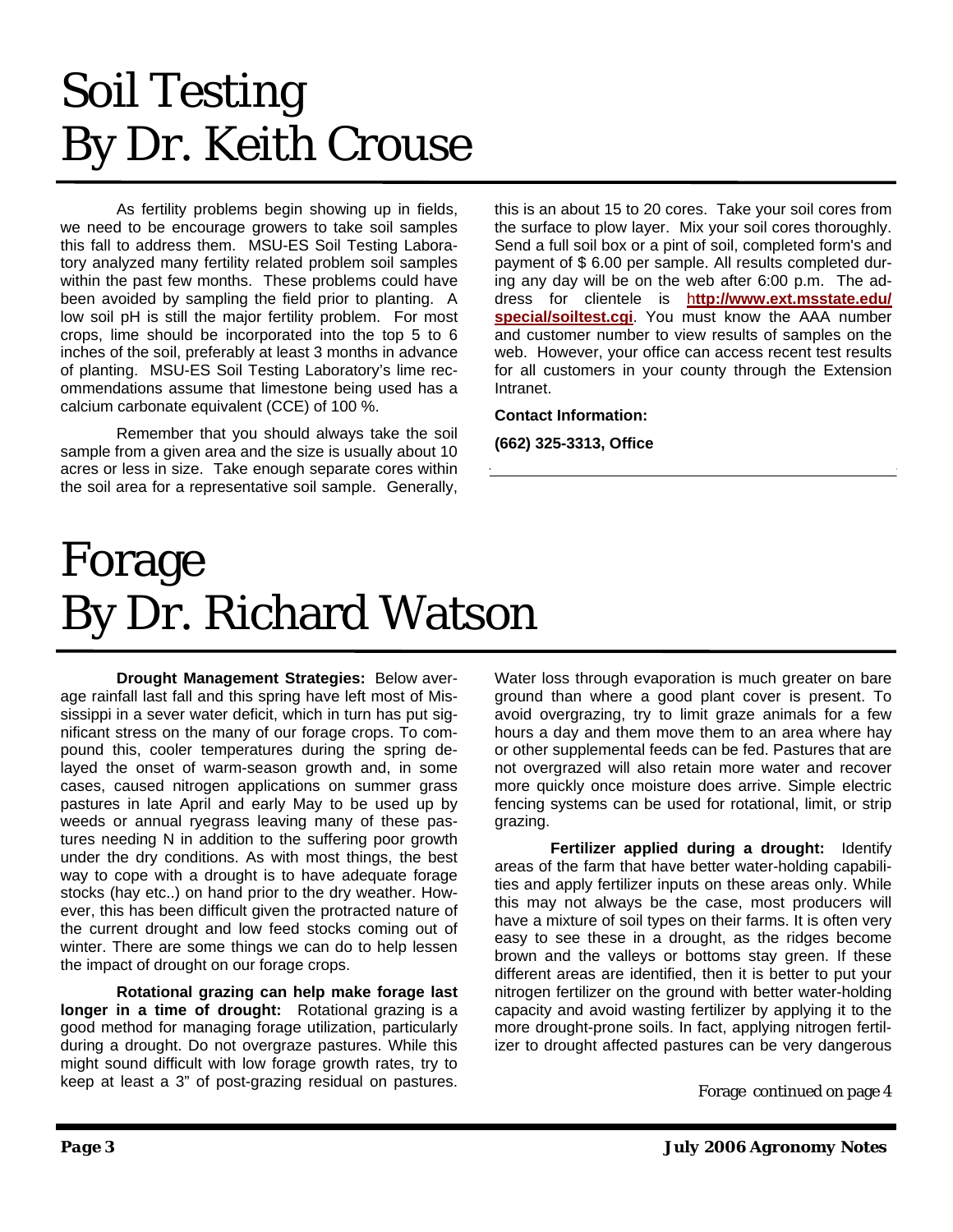as the plants will take up the nitrates until they reach toxic levels in the plant, and this can kill cattle and other livestock very quickly. If nitrogen fertilizer has been applied to drought-affected pasture, then it may be prudent to get a nitrate test conducted at the state chemical laboratory to make sure nitrate levels are below those considered toxic before grazing or making this forage into hay. Try to keep any N applications during a drought around 30 lb N/ A or less to help reduce the risk of nitrate toxicity and to give the plants a better chance of using the N if the weather remains dry.

**Nitrates and nitrate toxicity in drought stressed pastures: Answer:** The Mississippi State Chemical Laboratory offers two nitrate tests. The qualitative test is \$15 per sample and indicates whether or not nitrates are present in the forage sample. The quantitative test is \$25 per sample and indicates a specific nitrate level present in the forage sample. The Soil Testing Laboratory at Auburn also evaluates samples for nitratenitrogen. Producers are sent results and warned of any toxic levels. Inclusion of a telephone number allows the producer to be called in the event toxic levels are found.

Signs of nitrate poisoning include bluish discoloration of the skin, bluish-brown mucous membranes, labored or rapid breathing, muscle tremors, lack of muscle control, staggering, weakness, diarrhea, frequent urination, darkto chocolate-colored blood, rapid pulse, possible coma, and eventual suffocation. Necropsy results often reveal brown-colored and badly coagulated blood. Pregnant females that survive nitrate poisoning may abort due to lack of oxygen to the fetus. Abortions generally occur 10 to 14 days after exposure to excess nitrates.

If forage has high nitrate levels, they will not fall once it is made into hay. Depending on the nitrate level, forage containing nitrates will need to be "diluted" with other feed sources to make the total nitrate levels less that 1% on a dry weight basis for feeding to beef cattle.

 **Planning ahead for winter forage needs:** Plan cool-season grazing to limit the amount of hay and supplemental feed needed. Develop a cool-season forage plan for this winter keeping grazing needs in future winters in mind. Annual ryegrass and tall fescue are two common cool-season grasses that are used in many winter grazing programs in Mississippi. As an annual forage crop, annual ryegrass acreage decisions should focus on cool-season forage needs for this winter and spring. Tall fescue, on the other hand, is a perennial forage, so tall fescue fields established this autumn need to be pampered during establishment and not grazed until next spring. Therefore, do not plan for acreage established this autumn into tall fescue to be part of the winter feeding plan for this year. Instead, it should be considered a component of a long-term winter-feeding plan where ad-

ditional cool-season forage production is desired. Small grain forages, such as oats, wheat, and rye, are worth considering also, as they can compliment annual ryegrass production by providing earlier grazing.

 Stored forages and feeds should be located, evaluated for nutrient value and price, and purchased or forward contracted. Many hay suppliers fill orders to a regular customer base first before marketing to new customers, especially when hay supplies are tight relative to hay demand. Word of mouth is a common way of locating hay supplies. The Mississippi Market Bulletin and Internet-based hay directories are also potentially useful sources of information on hay suppliers.

**Maximize the utilization efficiency of any stored feed used:** Conserve the hay crop that is available by minimizing hay storage and feeding losses. Barn storage is ideal for hay, but there are many other methods of hay storage (tarps, on wooden racks, on gravel, proper site selection and bale orientation, etc.) that will reduce storage losses compared to outside storage on the ground. Hay storage losses of 30% or more are common in the Southeastern U.S. over several months of outside storage on the ground. Feeding losses from trampling, refusal, and leaf shatter can exceed 50% of hay dry matter in extreme cases. Do not allow cattle unlimited access to hay. Hay racks and rings will help reduce hay feeding waste. Also feeding high quality hay can result in less animal refusal.

**Contact Information (662) 325-5463, Office (662) 312-8275, Cell**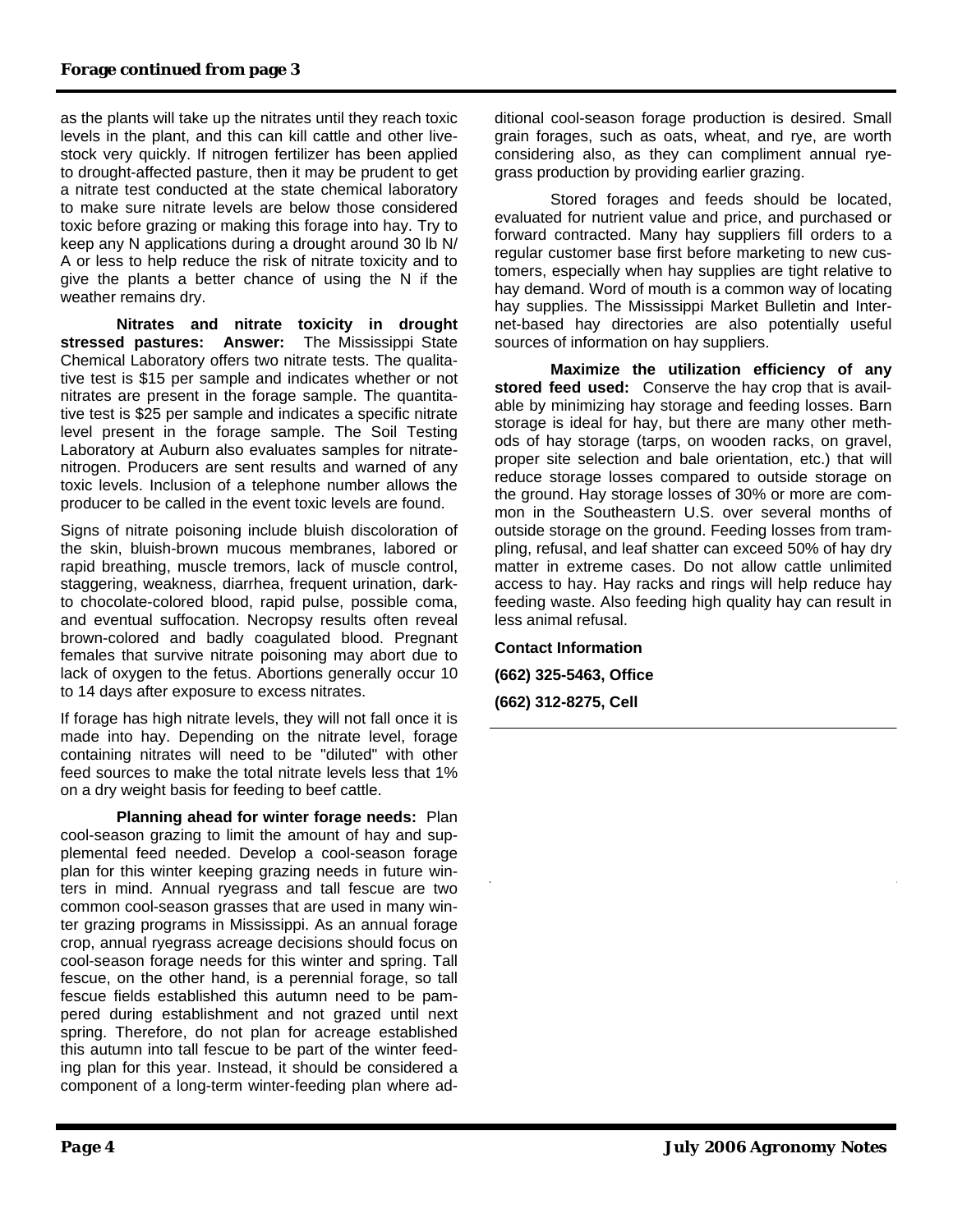# Peanuts By Mr. Mike Howell

 Most of the peanuts around the state are blooming and starting to peg. Most fields have received some rainfall during the past week, but we still need more rain in most places. Most of the crop is at the stage to begin fungicide applications for diseases. Historically, growers in Mississippi have adhered to a strict 10-14 day spray schedule for foliar diseases, but that is changing. Many growers are thinking about trying to reduce the number of applications, and I have recommended delaying the first application because of the extremely dry conditions. With this recent rainfall, I would make the first application, then try to delay the next application depending on conditions. I think we can reduce the number of fungicide sprays, but this is going to be on a field by field basis. Please call if you have any questions on whether to make an application or not.

 Insects have not been a problem this season. Growers need to be especially aware of foliage feeding insects in the near future. As soybeans begin to dry down, and most pastures have little to no foliage, these insects could start moving into peanut fields. Usually, we

don't worry too much about these insects, but with the dry conditions, peanuts are not growing as fast as they normally do.

 MSUES will be extending a program that has been working well in several areas of the state this year. Toward the end of August, we will begin a pod blasting program across the state to help growers determine when to dig peanuts. If you are interested in participating in this program, please let me know so that I can begin making arrangements for locations and times.

 We just received word last week that Classic herbicide has received a section 24 C label for use in peanuts in Mississippi. This will give us another option for some of our tour.

**Contact Information:** 

**(601) 765-8252, Office** 

# Rice By Dr. Nathan Buehring

 USDA released their final rice acreage report on June 30. Mississippi rice acres this year are estimated at 190,000, which is a 28% reduction in acres from last year. This is a significant reduction in Mississippi rice acres and it has been over 20 years since the total rice acres have been reduced to this level. Other states also took a reduction in acres, except for Missouri which stayed the same at 215,000 acres. When looking at the long grain acres, Arkansas acreage declined by 12%, Louisiana acreage declined by 33%, and Texas acreage declined by 26%. With a lot of eyes on Arkansas long grain acres, the reduction was not as great as once initially estimated or hoped. Overall, the US long grain acres decreased by 17%. Hopefully with this reduction in acres there will become some pricing opportunities become available for the 2006 crop.

 This years crop has really come around the past couple of weeks. Most of the midseason nitrogen has gone out, but we still have some rice going to flood. Most

of this rice was late planted due to excessive rains in early May or because of glyphosate drift.

 Last week we began to spray for sheath blight. Most of the fields that are at the treatable level are planted to CL 131 or Cl 161. On both of these varieties, sheath blight moves very rapidly; therefore, waiting to make a mid- to late-boot fungicide application might be too late. Most of the Cocodrie and Cheniere acres that I have looked at have very little sheath blight progression. I would encourage you to scout your fields and know where you have sheath blight and closely monitor its progression. Warm humid conditions are ideal for sheath blight development.

 Other things out there looming in the future is rice stinkbugs. Initial reports from Louisiana have been high. On rice that will be the first to head, I would begin scout-

Rice continued on page 6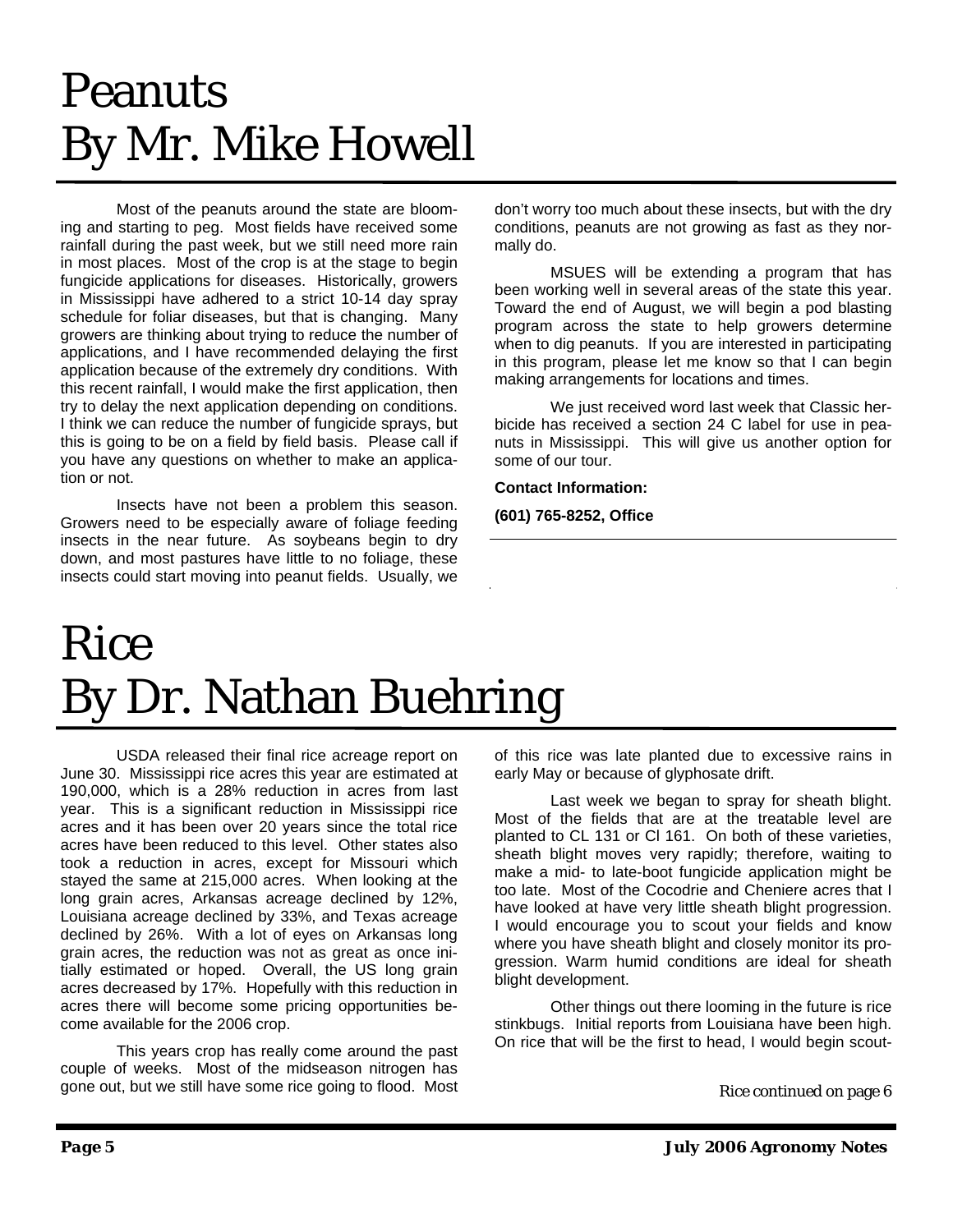ing soon after the heads begin to emerge. On early heading rice, rice stinkbug numbers are generally high.

 Mississippi Farm Bureau is hosting its Summer Rice Policy Meeting in Cleveland on Tuesday, July 18 at the Bolivar Ag Expo Building beginning at 9:00 AM and concluding around noon. Lunch is provided, and the meeting is open to all rice growers in the state.

# **Cotton** By Dr. Tom Barber

 Scattered showers blessed the majority of the state this week. Like always there are still some counties that remain extremely dry in places. The most recent Agriculture Report, released last Monday by the USDA National Agricultural Statistics Service shows that the final cotton acreage in 2006 is equal to what we had last year at 1,210,000 acres. Soybeans increased a couple hundred thousand acres with corn and rice decreasing. Mississippi cotton is looking good when compared to other states. The crop condition and weather report (also released Monday) shows 68% of the Mississippi Cotton crop to be good to excellent condition, with only 11% poor or very poor. Cotton condition in surrounding states including Arkansas, Tennessee and Louisiana are in similar condition. However the Texas cotton crop is not fairing well and rated only 20% good to excellent with 50% of the cotton in poor to very poor condition. Alabama and Oklahoma are in similar shape with 40% and 45% of their crop in poor or very poor condition. Mississippi cotton is currently ranked 3<sup>rd</sup> behind California and Tennessee as far as crop condition and potential. This is a refreshing reminder considering the slow start and poor environmental conditions early.

 I have been getting a lot of calls about cotton that is blooming out of the top. Most of these of course are in the dry areas that have received no rainfall. The most common question has been whether or not foliar feeding will help this drought stressed cotton. In my opinion the only thing that will help this cotton is a good rain. Cotton that is blooming out of the top is severely drought stressed and most likely will not take up much of anything through the leaves; much like trying to kill weeds in drought stressed conditions. The cotton is probably showing deficiency symptoms due to the lack of moisture in the soil around the root system and the inability of the root system to forage the nutrients that are in the moisture 8-10 inches deep. Water is the only thing that can

**Contact Information: (662) 686-3301, Office (662) 822-7359, Cell** 

help this cotton. If timely, sufficient rainfall is received this cotton will turn around and grow stalk, adding fruiting positions.

 This week I have had some questions regarding weed flushes after recent rainfall. Some layby applications were applied early to facilitate earlier furrow irrigation. In many of these cases the residual herbicides used have run there course or in dry fields, have not been activated. The recent rainfall may help to activate some, but a second application may be warranted. If the cotton is close to canopy, or if the layby has just recently been activated, you may get by with glyphosate alone or tankmixed with Aim for contact control of broadleaf weeds. If there is a question whether or not the field will canopy, especially non-irrigated fields a residual should be used. If a residual is needed and grasses are a problem, I would consider adding Dual or Prowl in the tank, for residual grass control. Diuron is still a good cheap option and others include Layby Pro, Suprend, or Valor for broad-spectrum weed control. If rotating to wheat, the options decrease due to replant intervals and Valor would be my recommendation if a residual is needed. The following table provides rotational intervals for residual products when double-crop wheat is considered. If previous applications of these products have been made double check to make sure you do not exceed the total maximum rates allowed on the label per growing season.

Cotton continued on page 7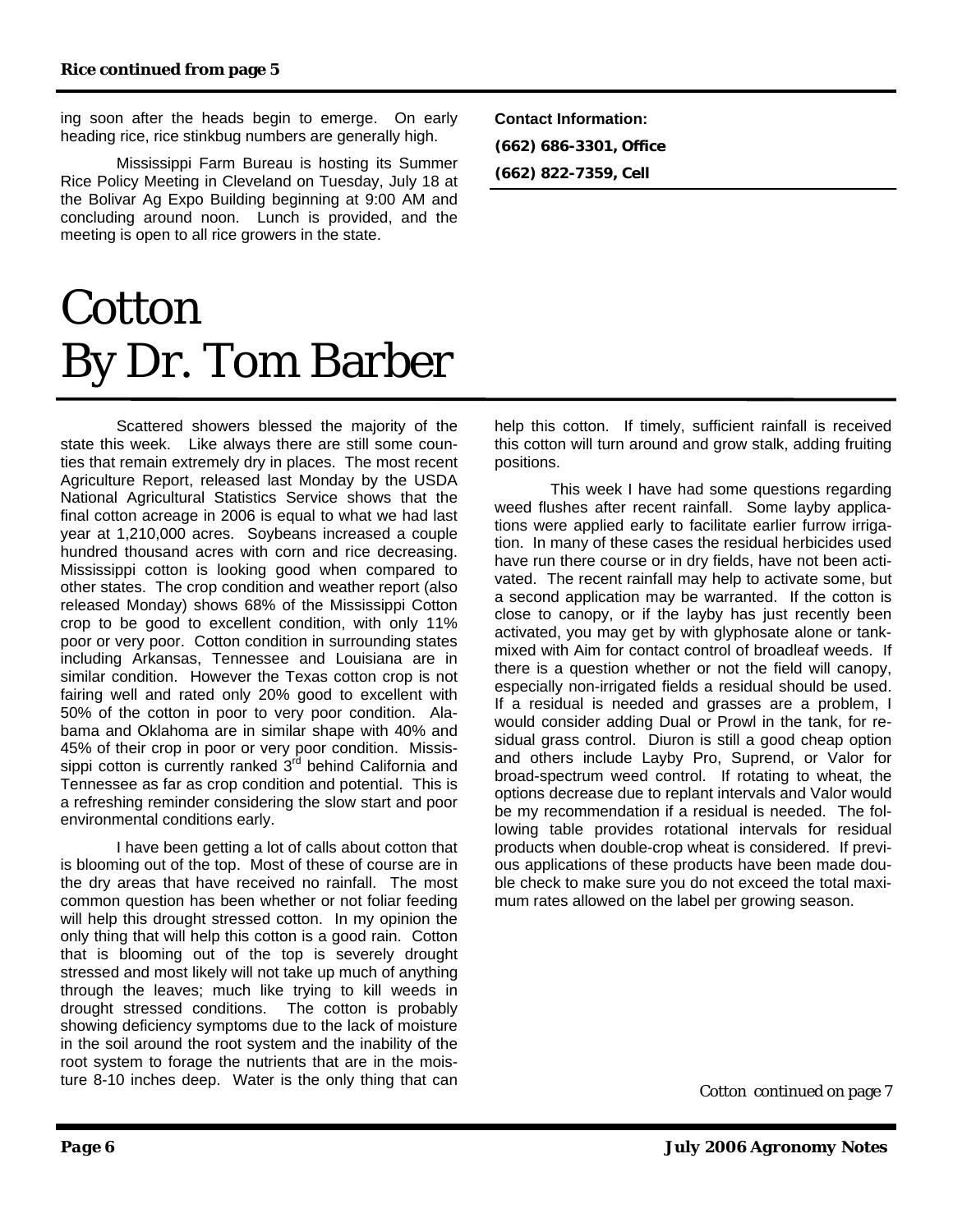| Layby<br><b>Herbicide</b> | Wheat<br><b>Rotational</b><br><b>Interval</b> | <b>Maximum Rates / Season</b> |
|---------------------------|-----------------------------------------------|-------------------------------|
| Aim                       | Anytime                                       | 3.2 fluid oz product          |
| Caparol                   | 1 year                                        | 5.5 lbs ai/ $A$               |
| Direx                     | 1 year                                        | Soil type / check label       |
| Dual<br>Magnum            | 4.5 months                                    | 2.0-2.6 $pt/A$ soil type      |
| Envoke                    | 3 months                                      | 0.4 oz product                |
| Layby Pro                 | 4 months                                      | Soil Type / check label       |
| Sequnce                   | 4 months                                      | 3.5 pt/A product              |
| Staple                    | 4 months                                      | 5.1 fl oz/ product            |
| Suprend                   | 3 months                                      | 2.7 lbs/A product             |
| Valor                     | 30 days                                       | 4 oz product                  |

**Contact Information: (662) 325-2701, Office (662) 418-3031, Cell** 

# Corn and Sorghum By Dr. Erick Larson

 **Drought has taken a toll:** Expectations for this year's corn crop dropped like a rock during June as hot, dry weather sapped moisture from the soil, leaving the dryland corn in perilous shape and irrigators scrambling. Extreme drought is accelerating maturity of stricken dryland fields, as plants sacrifice energy reserves in vegetative parts in desperate attempt to fill grain. Thus, many fields will likely senesce or die prematurely. Furthermore, some severely-stressed fields and specific hybrids experienced substantial pollination failure – unfortunately, there is no way for these plants to recover, but this is vital information for future hybrid utilization. Despite the stress endured thus far, substantial rainfall during early July will help corn fill kernels and maintain plant health and grain quality – unless the plants are completely senesced.

 **Water demand:** Corn moisture requirement will steadily drop from a peak of 1.5-1.75 inches per week at the dough stage (4 weeks post tassel) to an inch or less after dent. However, kernels will continue to fill for about 4 more weeks. Thus, insufficient irrigation water and/or slight delays can quickly reduce yield potential and evaporate profitability. Most importantly, growers should continue supplying irrigation water until the kernels reach physiological maturity.

**Irrigation termination:** A common irrigation error is terminating irrigation before physiological maturity (black layer) occurs. Despite corn maturation being ahead of normal this year, most Mississippi-grown corn will not likely reach physiological maturity until mid-July or later, depending upon the latitude and planting date. Premature irrigation termination will accelerate maturity, prohibiting kernels from reaching their full potential size and weight. Although kernels appear somewhat mature and corn water use begins declining at the dent stage, this is far too early to terminate irrigation. Potential kernel weight is only about 75% complete at the dent stage. Thus, termination of irrigation at the dent stage can reduce grain yields as much as 15-20% when hot, dry conditions persist. Early irrigation termination will also likely reduce stalk strength and promote lodging.

 **Check the milk-line:** Corn producers can monitor kernel maturity for irrigation scheduling purposes by observing the progression of the milk-line between dent stage and black layer. The milk-line is the borderline between the bright, clear yellow color of the hard seed coat outside the hard starch layer, compared to the milky, dull yellow color of the soft seed coat adjacent the dough

Corn and Sorghum continued on page 8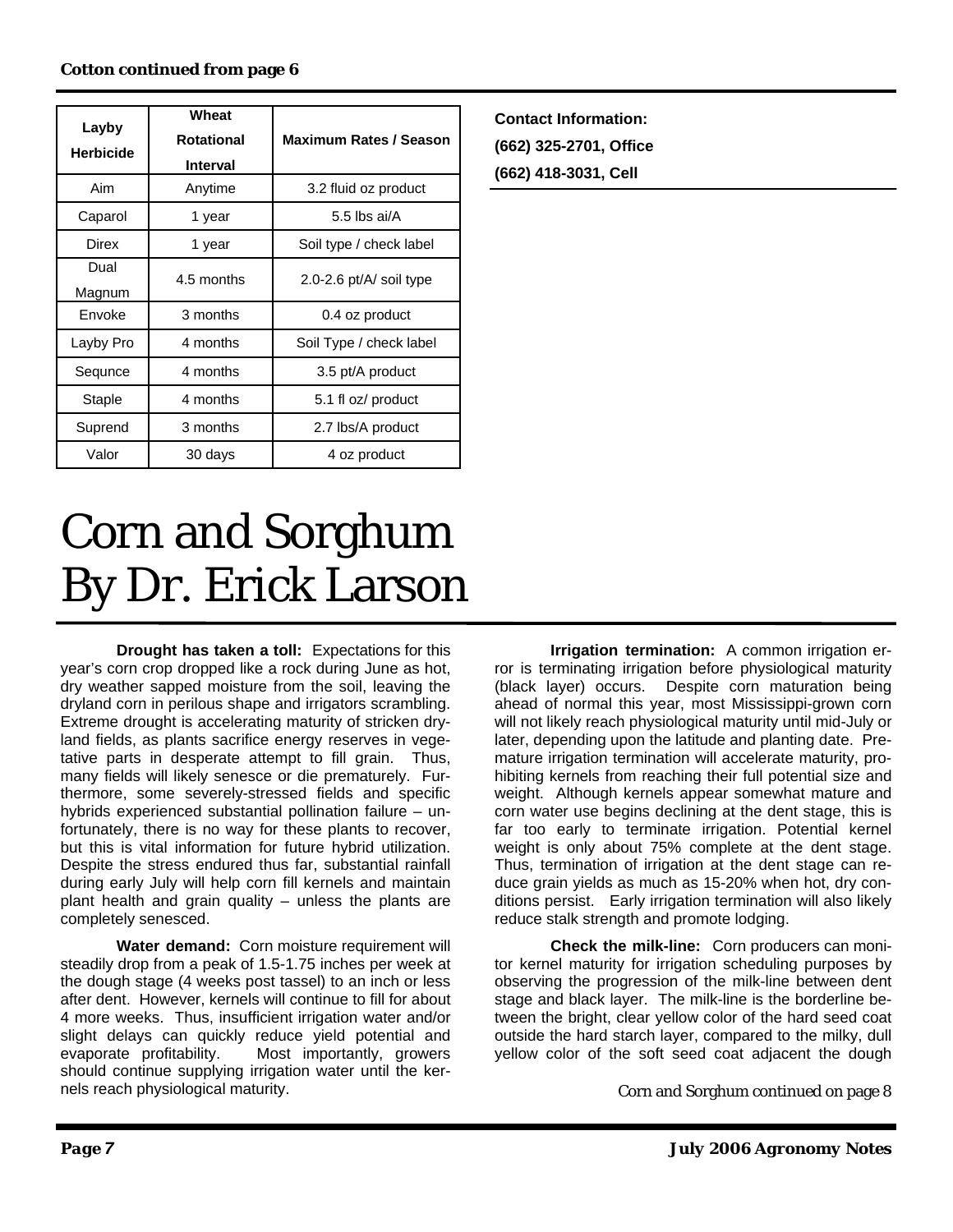layer. To observe the milk line, break a corn ear in half and observe the cross-section of the top half of the ear (the flat side of kernels opposite the embryo). It generally takes about 20 days for the milk line to progress from the kernel tip, down to the base. Growers can use this guideline to estimate the approximate maturity date. For instance, if the milk-line is half-way down the kernels, it will take about another 10 days to reach physiological maturity. Thus, the field needs supplemental irrigation water to supply moisture for 10 more days.

**Corn borers:** Mississippi corn has avoided serious corn borer infestation the past several years. Accordingly, the utilization of Bt hybrids, which provide protection against corn borers, has generally decreased. Thus, if corn borers return, growers may need to diligently scout their fields, so they can make a well-timed insecticide application to minimize damage when necessary. The second generation of corn borers, which normally hatches in late-June to early July, can potentially cause considerable yield loss, because they disrupt energy utilization during early grain filling stages.

# Soybeans By Dr. Alan Blaine

 Over the last several years we have attempted to keep you up to date regarding fungicide use. Fungicide use will continue to increase as we continue to build a database. But even though you feel comfortable with a practice we get thrown a curve ball from time to time that makes this decision more difficult.

 Although a lot of interest exists, this growing season has dramatically reduced the yield potential of this crop. Ironically, we still had folks who were dead set on putting out materials once the crop reaches R3. Two factors arose that complicated this decision. First, was the extended dry weather which depleted subsoil moisture and secondly, this lack of moisture affected crop growth (height).

 This crop can still be an average crop but rainfall is past due in many areas and unless irrigated, conditions have to change the remainder of the growing season. Extreme growing conditions caused this crop to be slow to grow off. This impacted timing as far as foliar fungicides were concerned particularly if you only planned for one application.

### **SORGHUM**

 **Sorghum black layer:** Grain sorghum physiological maturity is characterized by formation of a black layer similar to corn. However, the abscission layer is visible without scraping the seed coat. The sorghum black layer can be found at the kernel base opposite the embryo. Kernels at the top of the head mature first, followed by kernels at the base of the head. Seed weight accumulation is complete and moisture typically ranges from 25-35% when physiological maturity occurs. Herbicide harvest aid application or irrigation termination should not occur before the black layer signifies physiological maturity.

**Contact Information:** 

**(662) 325-2701, Office (662) 418-8438, Cell** 

One application was sufficient but with no rust as of early July we may need to consider zero applications due to dry weather.

 This crop is the most disease free (at this writing) that we have ever observed at this time of year. Keep in mind the same weather that has contributed to low disease pressure has delivered extended dry conditions. Over the last few weeks a little frogeye leafspot, septoria, and late season cercopora has started showing up. Earlier, we had several calls about frogeye (which we are not finding) but it turned out to be downy mildew that had essentially dried up due to dry conditions leaving a small circular symptom.

 Rust has been found on three sentinel plots, one each in Florida, Alabama, and Georgia. The two discoveries in early July in LA was on kudzu in southwest LA and only found in shaded area. Given the age of our crop and current weather conditions it is doubtful that rust will be much concern this season. We do have some late beans but we must consider inoculum potential. Rust will have a difficult time building under these conditions but

Soybeans continued on page 9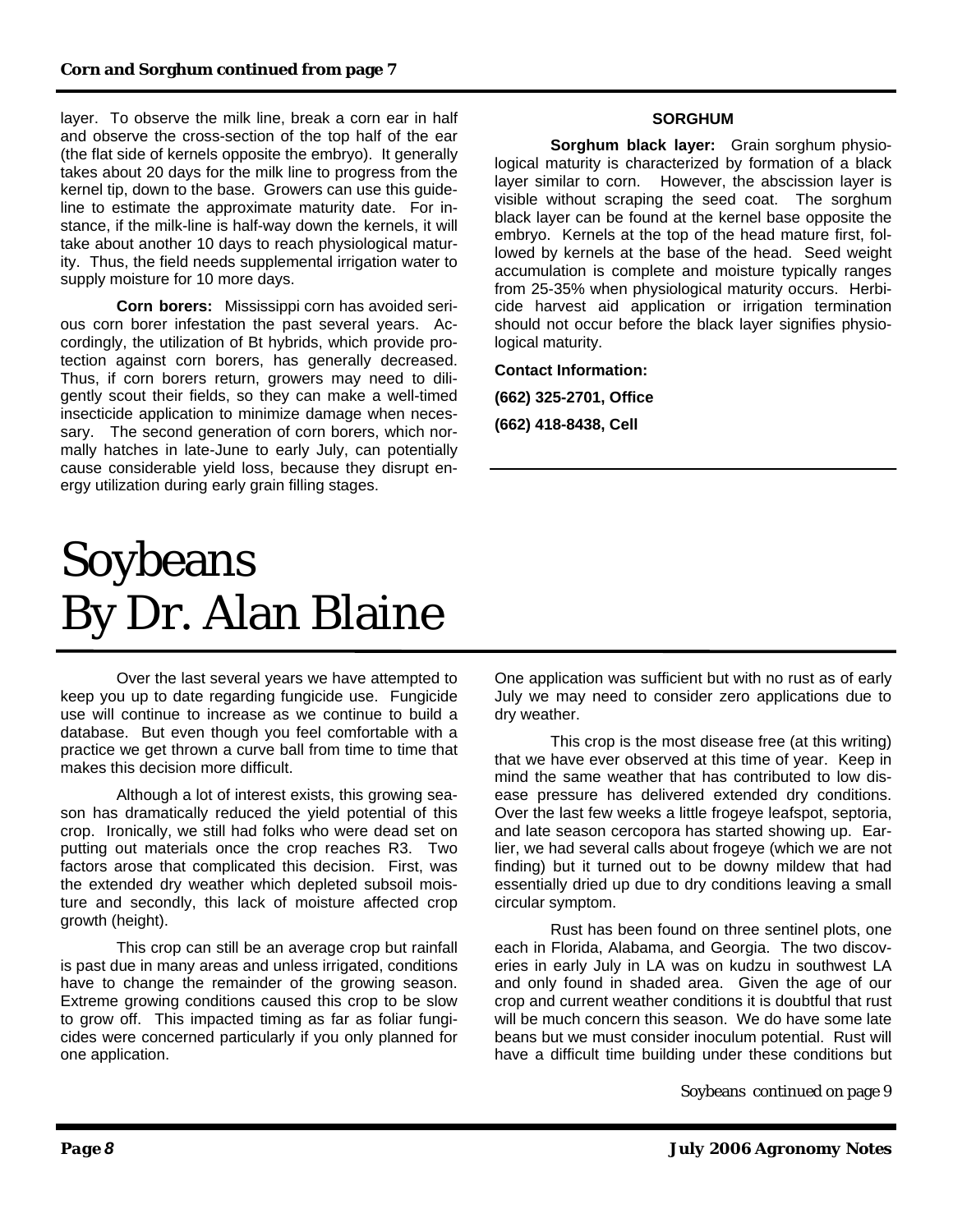even if it did we must look at how much is present and how widespread because of the dry weather effects on this crop.

 We will continue to monitor all areas of the state for rust but nothing has been observed thus far. We are looking at a couple of options that might prove beneficial in early identification. Hopefully, these will prove to be 100% reliable but if rust is not found here our plans are to test these in neighboring states.

 A couple of insects are cropping up but stink bugs and grasshoppers lead the list. Bean leaf beetles are a seasonal problem. If you have had problems this year, make a mental note; because, in all likely hood it will repeat itself. The grasshopper problem is a result of reduced tillage and dry weather. As turn-rows and ditches dry down grasshoppers are having to move into the fields. In the case of grasshoppers and stinkbugs a half pound of acephate has been a consistent performer.

 Growers interested in Asian Soybean Rust e-mail alerts should log on to http://www.sbrusa.net/. At the top right hand corner of the web page, there is a link that you can click on with your mouse called "Sign Up For Alerts" in red text. Click on this link and a dialog box will appear. In this box, you will need to fill in your e-mail address and region in which you are interested. If you are interested in all areas, you will need to sign up for the "National" region. This will provide you with alerts for other areas of the country. Alerts will be sent to the e-mail account that

# Farwell By Ms. Emily Rose

I have accepted a new position as Administrative Assistant with Catch-A Dream in the department of Agriculture and Natural Resources under the direction of Dr. Marty Brunson with Mississippi State University Extension Service. I will assume this new position July 24th.

 For the past seven years I have truly enjoyed serving each of you. It has been a pleasure to get to know each of you and your families. I appreciated the support you have shown me over the years. I will miss all a great deal.

When you are on campus please feel

was provided.

 Growers will receive an email alert once a county has a positive confirmation of Asian Soybean Rust. This alert will say that a county has been turned red or red checked. Red means that a positive confirmation of Asian Soybean Rust has been made in that county. Red checked means that a positive confirmation of Asian Soybean Rust has been made in that county and has been destroyed to prevent the further production of inoculum. The grower will need to return to http://www.sbrusa.net/ to get further information on the positive detection.

 In addition, to obtain state up-dates for Louisiana and Mississippi concerning ASR dial **1-800-516-0865**. This hotline will give you the latest information of where ASR is, environmental conditions, and management options.

**Contact Information (662) 325-2701, Office (662) 418-4362, Cell** 

free to stop by and visit and learn more about Catch-A Dream, you will be truly blessed (Bost 306).

Best wishes,

Emily

(erose@ext.msstate.edu)